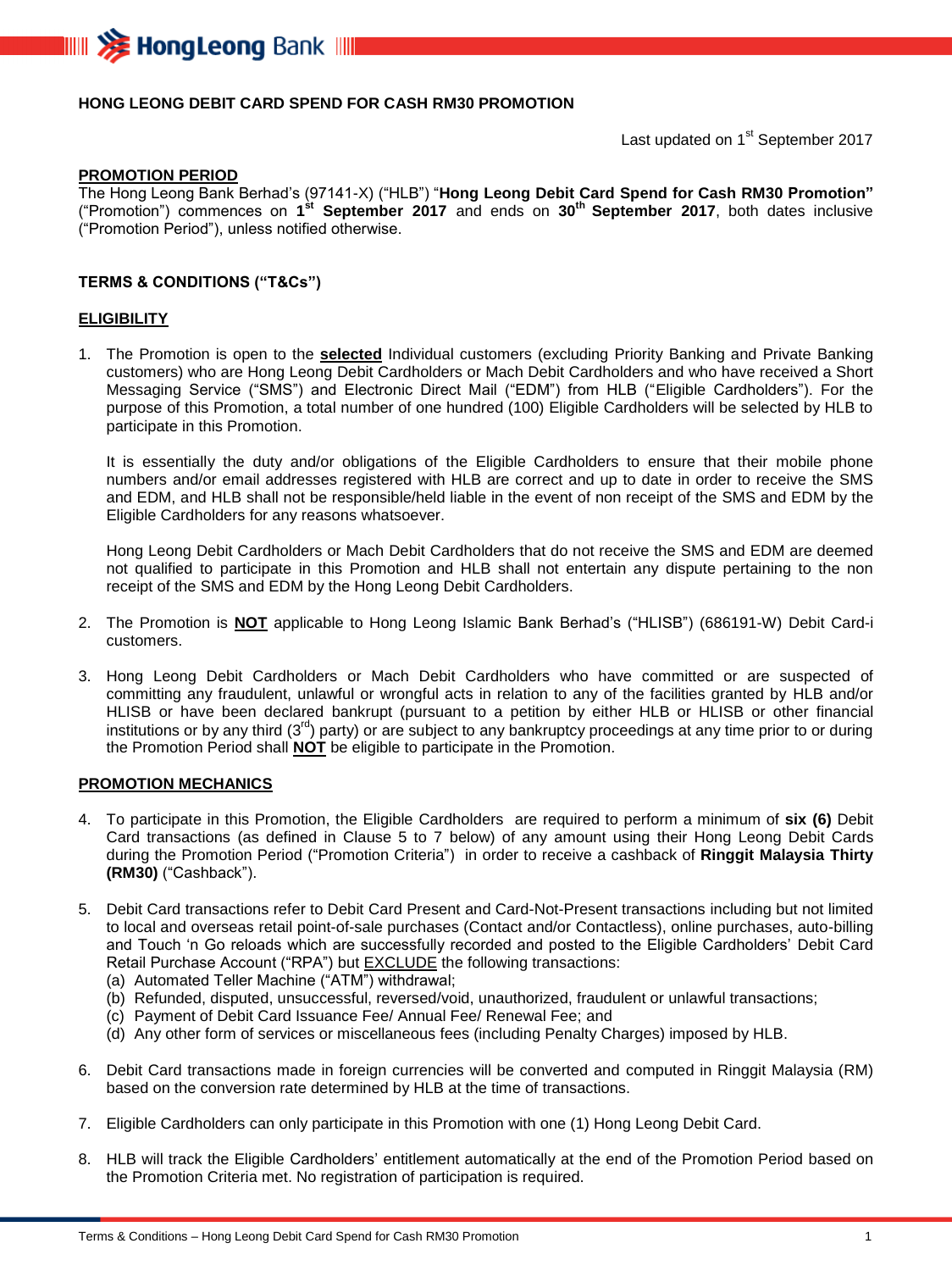

- 9. HLB shall not be liable and responsible for any failure or delay in transmission and/or reflection in the Eligible Cardholders' RPA on the relevant Debit Card transactions which may result in the Eligible Cardholders being omitted from receiving or not entitled to the Cashback for the Promotion.
- 10. Total Cashback payout is capped at **Ringgit Malaysia Three Thousand only (RM3,000)** under this Promotion and it is limited to **one hundred (100)** Eligible Cardholders throughout the Promotion Period. Each Eligible Cardholder is entitled to **Ringgit Malaysia Thirty** (**RM30)** only regardless of the number of Debit Card(s) that he/she has with HLB.
- 11. The Eligible Cardholders' Hong Leong Debit Cards and their accompanying RPA must remain open, active and valid with a minimum account balance of **Ringgit Malaysia Two Hundred (RM200)** from **1 st September 2017** until **31st December 2017** for the purpose of the Cashback crediting, failing which, the Eligible Cardholders shall be disqualified from receiving the Cashback and the Cashback shall be forfeited.
- 12. Cashback will be credited into the Eligible Cardholders' RPA no later than **31st December 2017**. Nevertheless, HLB will not be responsible for any delay in crediting the Cashback.
- 13. The Eligible Cardholders shall be notified by HLB on the successful crediting of Cashback either in writing, by phone, by SMS, by posting the Eligible Cardholders' name and Hong Leong Debit Card number (in masked form) at HLB's Website at [www.hlb.com.my](http://www.hlb.com.my/) ("HLB's Website") or any other methods deemed fit by HLB no later than **31st December 2017**.
- 14. The Eligible Cardholders who do not receive such notification from HLB by **31st December 2017** are deemed **NOT** entitled to the Cashback.
- 15. The Eligible Cardholders shall be responsible to notify HLB in writing no later than **31st January 2018** for nonreceipt of the Cashback, failing which, they shall be deemed to have received and accepted the Cashback from HLB.
- 16. The Eligible Cardholders hereby give their consent to and authorize HLB to disclose their names, mobile phone numbers and email addresses to the appointed vendors for the purposes of the Promotion.
- 17. The SMS and EDM service for this Promotion is provided and supported by M3 Technologies (Asia) Berhad (482772-D) ("M3Tech") and DCatalyst Sendirian Berhad (819292-U) ("DCatalyst") respectively; SMS and EDM vendors officially appointed by HLB.
- 18. The Eligible Cardholders also hereby give their consent to and authorize HLB to disclose or publish their names, Hong Leong Debit Card numbers (in masked form) or photos in media, marketing or advertising materials for the purposes of the Promotion.

## **GENERAL**

- 19. By participating in the Promotion, the Eligible Cardholders:
	- (i) Have read, understood and agreed to be bound by the T&Cs of the Promotion;
	- (ii) Agree that the T&Cs herein, Hong Leong General Terms and Conditions of Accounts and Hong Leong Debit Card Terms and Conditions that govern the RPA and Debit Card transactions respectively, or any relevant terms and conditions HLB may impose from time to time, are read as an entire agreement and the specific T&Cs herein shall prevail if there is any discrepancy;
	- (iii) Agree that the Cashback is non-transferable to any third (3rd) party and non-exchangeable for up-front credit, cheque or benefit-in-kind;
	- (iv) Agree that HLB's decision on all matters relating to the Promotion shall be final, conclusive and binding on all Eligible Cardholders and no further correspondence and/or appeal to dispute HLB's decision shall be entertained; and
	- (v) Agree to access HLB's Website at regular time intervals to view the T&Cs of the Promotion and to ensure to be kept up-to-date on any change or variation to the T&Cs.
- 20. HLB reserves the right:
	- (i) To add, delete, suspend or vary the T&Cs contained herein, either wholly or in part, including but not limited to substituting the Cashback with other offer or product of similar value at its absolute discretion, by way of posting on HLB's Website, or in any other manner which HLB deems practical;
	- (ii) To disqualify any Eligible Cardholders for any reason whatsoever as HLB may in its absolute discretion deem fit to participate in the Promotion and/or be entitled to the Cashback; and